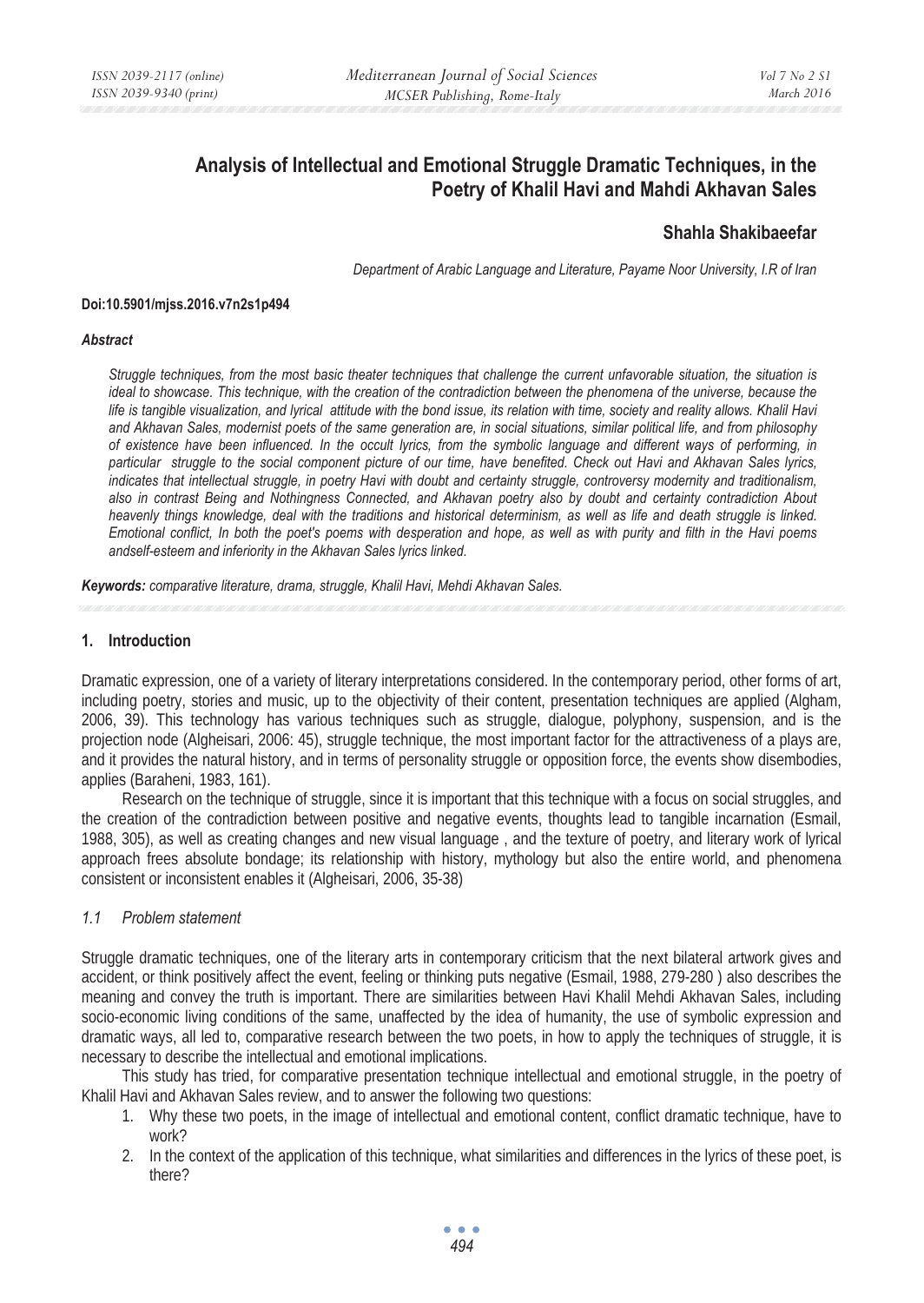## **2. Background**

Some of the most important articles about Khalil Havi written as follows:

"Studied existentialism, in the poetry of Khalil Havi" (2011) from Hosein Nazeri and Kolsum Sedighi, the two journal of philosophical knowledge, the ideas are rooted in the poems of Khalil Havi is considered. "Analysis of the psychological concepts of fullness and love, in the poetry of Khalil Havi" (2011), by the Hosein Nazeri and Kolsum Sedighi, in the Journal of Arabic language and literature, the psychological origin of the concept of fullness and love, in the poems of the poet analyzes, and "the personality of Christ, in the poetry of Khalil Havi" (2013), from Hadi Rezvan and Nasrin Moloodi, the language magazine suggests that the myth of Tammuz and the religious symbol of Christ, the Havi poem's.

About Akhavan Sales, the most important articles are:

"Akhavan in tent Khayyam" (2005), from seyed Mahdi Zarghani, in the Journal of Literature and Human Sciences, Mashhad, which influences Akhavan of Khayyam's poetry, has been examined, "Check archetypes, Akhavan Sales poetry " (2011) , from Masood Foroozani and Zohreh Soorani, a specialized journal peak light Persian language and literature, which some consider Jung archetypes like a shadow, self, mask, etc., in the poems of the poet's analysis, narrative techniques, narrative Mehdi Akhavan Sales poems "(2012), from Mohammad Shadravimanesh and Azam Baramaki, the magazine of Persian literature, to analyze some techniques of narrative, poetry has Akhavan, some articles on the struggle element, written in Arabic literature include:

"Personality Psychology Review, the Mutanabbi lyrics " (2013), by Yahya Maroof and Moslem Khazali in Arabic literature magazine that, in analyzing the struggle, in three levels of urban wetland accommodate character has pointed out, and " The conflict between life and death, in the poem of Abu atahi and Naser Khosrov ", (2014), from Abbas Yadollahi in the light language magazine that, in contrast Being and Nothingness, in the poet's poetry.

In Persian literature articles that have to deal with this element are:

"Element of the struggle, the story of Siavash" (2008) by Kazem Moosavi and Fakhri Zarei, in the Journal of Literary Criticism ", the element of struggle in Khosrow and Shirin" (2013), Mohammad Amir Mashhadi and Eshaq Balochzayi, in Sistan and Baluchestan University lyrical literary magazine, and "the study of struggle, the story of Rostam and Sohrab", (2013), from Kazem Moosavi, and Fakhri Zarei and Gholam Hosein Madadyar, helpful, courteous and language in the Journal of the Faculty of Letters and Human Sciences Kerman, all the reviews of this element, its variants have been analyzed. Considering that, since the dramatic struggle comparative analysis techniques in the lyrics of Khalil Havi and Mehdi Akhavan Sales research has been done, the authors feel it is necessary to have efforts to examine this element, and how to use it in the poems two poets, to determine the similarity and difference, and the new look of their world, in their view.

# **3. The Position of Struggle Techniques in Showmanship**

Struggle means struggle, struggle, drag and drop applied (moin, 2007, 894), the most prominent elements of the format, and it is a beauty. This technique, sometimes as a result of dealing with thoughts and emotions hero, and sometimes in struggle with other people experience. Can be started struggle an imbalance gradually becomes critical, oppositional and finally reached the tipping point. (Hamadeh, 1985, 162)

In general it can be struggle, divided into four types: physical struggle between two challenging character (protagonist), the crisis touches the display, and iPod challenger (antagonist) that contemplates the protection of existing conditions (Macci , 1992, 82), mental tension, emotional tension and social struggle (Mirsadeghi, 2008, 320-321). The movement of struggle in three leap (struggle without reasonable grounds, between the two opposing forces are formed), static (slow movement of the contest, and the reader does not cause), and progressive (contrast that with reasonable grounds, and gradually the peak goes) can be studied (Hamadeh, 1985, 162).

# **4. The Position of Struggle Dramatic Technique, in Arabic and Persian Literature**

The issue of contradiction in the lyrics, has two aspects: the time is literal, and related to the aesthetics of poetry, and sometimes does, with philosophical and social themes linked.

Contradiction in terms Traditionally, there Arabic and Persian poetry, and in view of its limited application in the context of small gestures, and no way to access the content and structure in general, are removable and replaceable (Soleiman, 2006, 175), not It can be called struggle dramatic.

Semantic paradox in contemporary literature, is a great place, and often not visible in the construction literary work,

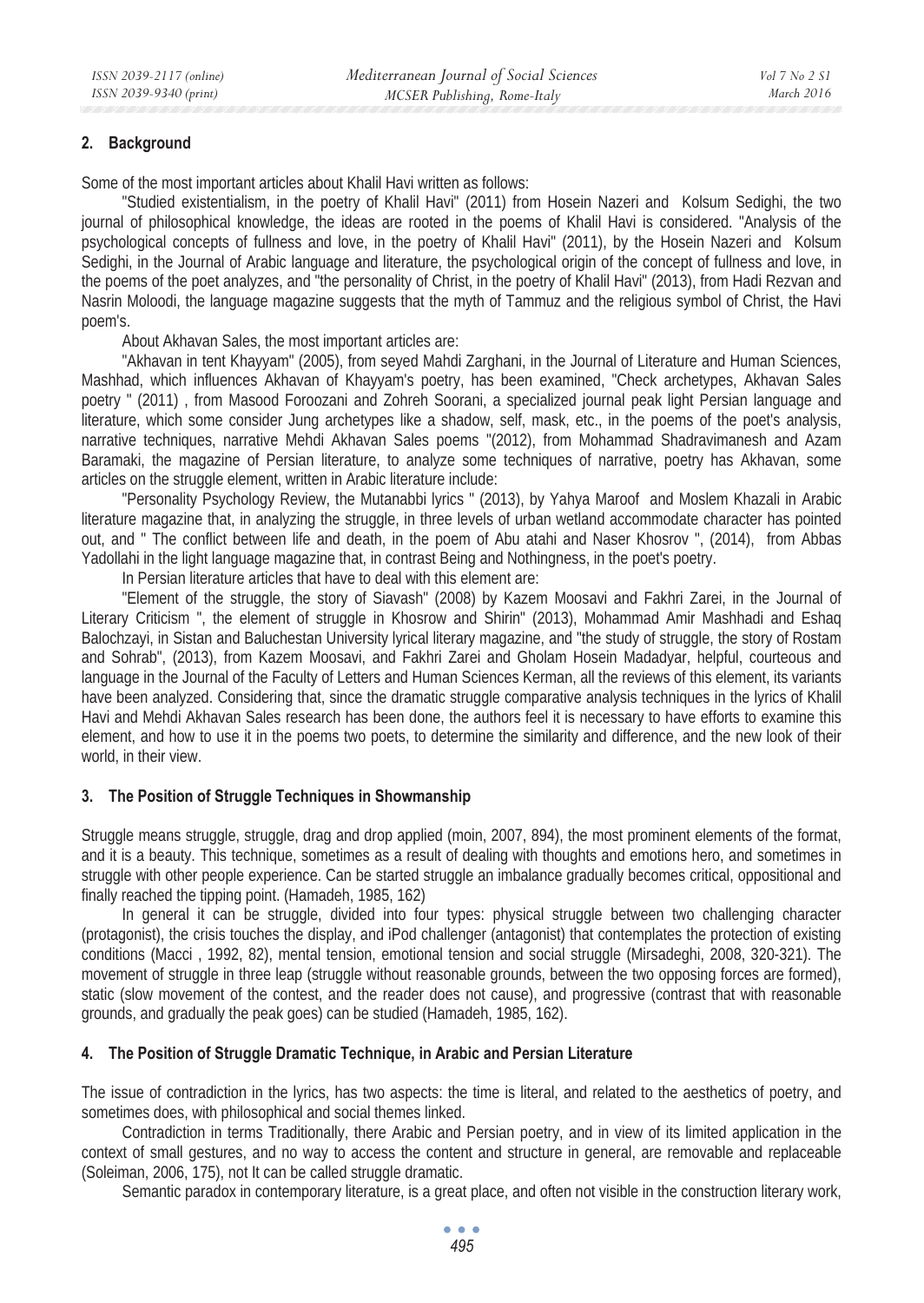but also in deep layers of a literary work lies. This type of interpretation is sublime in art (Shafi'i Kadkani, 1989, 37), and was associated with the structure and poetic images, we can refer to it as of the Such as display.

# **5. The Themes of the Poetry of Khalil Havi, and the Status of the Struggle Technique in Its**

Havi should, the poet-philosopher, he said. Poetry illustrator crisis inherent in the discovery of knowledge and full of deep meaning intellectual, and emotional struggles (Shafie Kadkani, 2001, 148). struggle of Ruined city Utopia and despair in the realization of the Arab uprising, the most prominent themes of poetic doubt and faith, is (Esmail, 1988, 341-342). Experimental design such as river ash, shrub harvest hunger, hell comedy that three of his poems, clearly revealing the composer's mental struggles occur because the password river dynamics and stability symbol ash, marsh harvest of plenty, hunger, poverty implies, the symbol of the torment of Hell, and comedy is a symbol of joy.

## **6. Mahdi Akhavan Sales Themes and the Status of the Struggle Technique in Its**

Akhavan Sales, contemporary poets, has always tried to, his language to distinguish from normal. The use of narrative and dramatic techniques, such as struggle, dialogue, suspense, etc, as well as the discovery of the contradiction between the phenomena of the universe, and militancy is rooted in his radical Khayyam (Shafii Kadkani and Kakhi, 1991, 273), basic the themes he is.

Court of "winter", "end of the Shahnama", "from this Avesta" and, "The small fall in the prison yard", full of themes of protest and struggle, with social reality. It can be said, social contradiction in the Court "and the epic", and "Avesta" has reached its peak, sometimes ambiguous language has taken on, in addition to the political struggle, the struggle of intellectual innovations. However, the contrast in the two offices "Winter", and "Autumn in the prison courtyard", the depth is less. (Zarghani, 2005, 35-40)

# **7. The Intellectual Struggle**

Intellectual struggle, then there is that two contradictory ideas with each fight. (Mir Sadeghi, 2001: 73), this type of struggle in the deepest layer of contradiction comes, most of the anti-poet tells you. ( Zarghani, 2005: 26)

7.1 intellectual struggle, in the poetry of Khalil Havi: Havi Lyrics, full of deep human ideas, and philosophical. The specific circumstances of the poet's life, a never-ending suffering, a crisis of understanding the nature and captivity in chains traditions, including the factors that led to the emergence of mental struggle was in her poetry. Havi Lyrics intellectual struggle, doubt and certainty with struggle, controversy traditionalism and modernism, as opposed to thinking about death and fear of death, is associated.

7-1-1- against doubt and certainty: the confrontation of doubt and certainty, including intellectual struggle, in the poetry of Khalil is Havi. This concept perspicacious poetry "train station", in connection, where the singer is not among compatriots, and resurrection of their existence, doubt and certainty stepping on lines (Havi, 1972, 197). In Ode "Sodom" on the false certainty of insensitivity, the realization of political upheaval on Against, and trained doubt seen, permits will not see an illusion (Havi, 1972, 77). "The Sailor and the Dervish", with the creation of two contradictory character Sailor and Dervish linked. The "Dervish" poem, a symbol of certainty and stability in Sufi values, and achievements old. He did so with his philosophical thoughts were only that, would not accept any change to the thoughts and life here:

The old friary / two feet of mud taken root, and remained motionless, everything that casts dead, sucks, / in the skin between the parasitic plant / algae elderly, and Ivy rough you go, / ... in my house of God, and the distance of time, settled (Havi, 1993, 41-42).

In these lines, algae, has been a symbol of evidence, including documents (Horn on age) it reflects the old Arab culture. The ivy, which is equivalent to the traditions of the East, rooted in existence, and they are open to change.

While, seafarers personality adventurer who, trained in cultural values doubts. In order to discover the identity of her, are nowhere to journey, and this journey is familiar with two contradictory experience, the first East Coast, and indolence in the clergy crawl, and it refers to as' Clay death ", however, and another Western civilization, immersed in the material, and it " Protected clay " is called. Sailor after examining all the tools, lost his certainty, and desperately Jewish story ends:

After suffering seasickness was caught, / the infinite of the universe, at the mouth of the caves step, / ... given to me in my eyes, / lighting roads turned to silence, / me to leave, to the extent that I do not know, step IX / remote ports, never not Deceived me, / some thorny flower, / and some dead flowers, / Oh what a thorny flower that, in the I fuel, / what is the flower of the dead, John gave ( Havi, 1972, 19).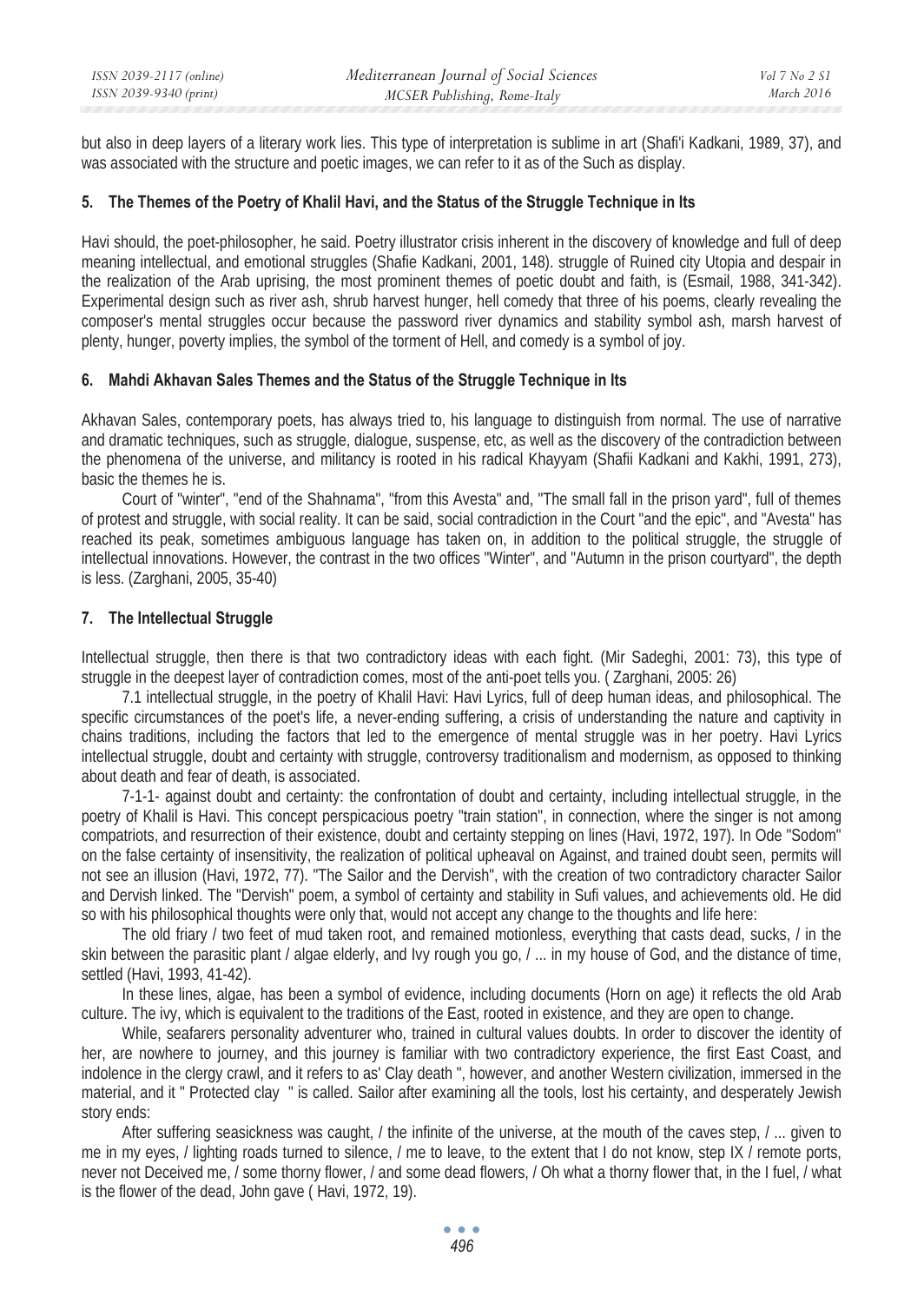7.1.2- modernity and traditionalism struggle: anti-traditionalism and modernity, of other types of intellectual struggle, in the poetry of Khalil Havi is. According to the poets, ancient beliefs about the infertility, and fire downturn in the face of life's burning. This type of struggle, different levels due "straw blowing", appears. As an ode itself is clear evidence on this point, because the straw with their calming sounds of the sad and secret evidence in the ancient cultural traditions, and to live free from excitement, while wind roared visitors, a symbol of resurrection and modernity. The first paragraph of the poem, poet, mental tension, the valve of terms such as "monastery, items, Inkwell, old sheet, dubbed seats, Mummy", an ancient symbol of commitment to science, and culture are Arab history, as well as the words " Door, Echo prissy, they are crossing, slaying, cursed me ", which expresses the poet's sentiments, to be renewed, is clear.

Church / between me and valves, pen and inkwell, / echo weepy / mass old paper, / will have been crossed, / one or two steps toward the gate certainty, / then the way, / ... drops You drip blood, makes me hurt, and cries, / How long am betrayed, and brow and my lungs such as saliva, / to the titles and pour chair (Havi, 1972,167).

Another part of the poem, as opposed to traditionalism and modernity, the window against the pious man "Nasek", and the poet is visible. Pious man, a symbol of devotion to tradition, and his efforts to remove the rotten chain of imitation, and the renewal of the madness and follow the devil, its interpretation. While singing and step, the girl brown desert, the sand is immersed innovation:

Pious man inhibitor in serum, / I have revealed, shocked, asks, / Do your duty dereliction of highly trained, / Do you have a madness, happiness and gone to sleep at midday, / Is Satan deceived you. is?, / I Bedouin girl brown, / I was with the words, / in sand, / I was immersed in darkness and fire (Havi, 1972, 185).

Article VIII of the poem, intellectual struggle And modernization traditionalism, based on the wind against the old stone walls can be seen:

Wind is so hungry, steel breaks, / the old walls that have been turned to stone, eliminates, / the brown soil's integrity, it gives, / as at the beginning of creation, he gave, / soil, eager to embrace the sun, night lightning, he / she (soil) to bring the pain, and (Wind) luster he (lightning) to reveal (Havi, 1972, 180).

Documents the word "hunger", the element " Wind " and using the word " Files ", in addition to the tremendous power of renewal, and dynamics in struggle with cultural traditions that, Image "Installing antique" is the implications it refers . Havi enjoying sentences (Returns to what was babysit him and crave the sun), the success of innovation, speaks on ancient beliefs. In this poem, sun freedom mystery of ancient cultural heritage, and night lightning " Thunder guide ", the symbol of the suffering is huge, Arabic nation should have a transformation and resurrection, to take a shower.

7-1-3- thinking death and fear death struggle: since the human eye, to soil Place are opened, longing for immortality and the fear of nothingness, sprouted in him. Havi in his poetry, sometimes love to live and sometimes die of longing to speak, because her childhood and adulthood critical loads forfeiture, great taste and taste alone. This kind of contradiction in due "bloody ground", can be seen. You could say this poem, the shadow of the poet's unconscious, because his two brothers and his little sister, because the risk of a fatal illness, lost (Havi, 1984, 68).

The turmoil of ground red / smoke tobacco, wine and the tab base-born, / and fear that when the goddess Anahita wishes, my hands are tied, / I robe but no shadow and light, almost, / But the light eyes -looking There is / (Havi, 1993, 61)

The term " Mill " the key to a life that is, in the whole universe, human and time to their destruction. The term " Red ", due to his association with the word Mill contains a negative connotation, expressing willingness to nothingness. But the combination of " Smile in my eyes ", meaning inconsistent with the "bloody ground" there, the dream of lasting life, story, because the eye symbol female, is, and will draw enjoyment of, and desire for life. The "Anahita", goddess of love, life and fertile, the poet always fears that the hand of the hands of the goddess, to be released (Nazeri- Sedighi, 2011, 135) and lamp life here in the taps over. It can be said, the interaction of these two different thought, rooted in the philosophy of being pursued by the composer.

This concept due " Lazarus " is also linked. In this poem, wife Azar, password vitality and fertility, and in his heart, the desire for procreation and fertility Rears, and the other symbols Azar, cold and destructive force:

Woman regrets that, in the context of keen,  $/$  ... such boat that thirsty, warm afternoon on the beach to move quickly, / in the arms of a man, do not give him refuge, / ... along with fever, fatigue, / cold has been a dramatic way, he / she is dead, inside my house, he / she would have found the fallen dragon (Havi, 1972, 346-347).

At the end of the poem, wife Azar that, in the first lines of code fertility, has become contradictory personality, to not indicate that infertility, and in the hope that the death of all his work, from being wiped out:

I still waves the white facade fades, / ... signs of the shadows, and reject the work of my legs disappear, / reproductive effects on cluster hyacinths, which have grown locust teeth, fading facades, / works growing fruits, from Light brown sun that has the taste of ashes, faded facades / (Havi, 1972, 334-335)

In another part of the poem, the poet's grave, now wants to bury her in a hole, hot, and hot and soft soil might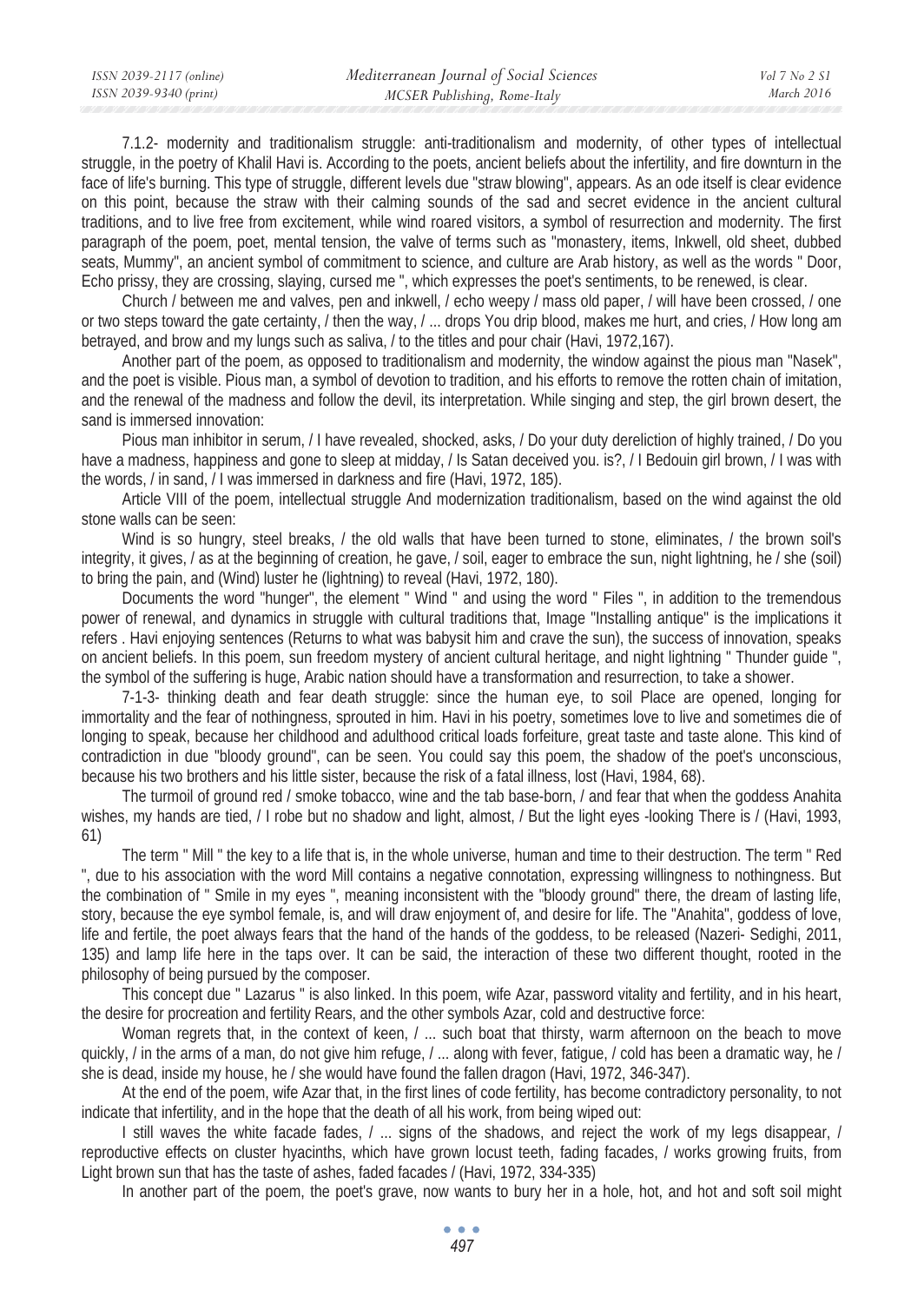| ISSN 2039-2117 (online) | Mediterranean Journal of Social Sciences | Vol 7 No 2 SI |
|-------------------------|------------------------------------------|---------------|
| ISSN 2039-9340 (print)  | MCSER Publishing, Rome-Italy             | March 2016    |

come to him. Because the warm soil makes the sprout's body, and again come back to life. On the other hand, in the poem with the question "Who am I that prevents wheel flares fire, among my people", speaks of the realization of the dream of an end to death. In fact, he wants to live among humans flow:

Strangles deeply dug, / a badger, / it's the end of the dig, / oh over my body Not landing, / new living reddish soil / earth roots, look within, and in the wrap, / my body embalmed to cover the territory traveler, / decided Lime Like sulfur rock / soul sad cry, / people who chews his fire wheel, / I am the fire from them Eliminate / (Havi, 1993, 341-345)

7.2-intellectual struggle and how it works, in Akhavan poetry:

Of course, every great artist is a paradox at the center of his existence ... creativity, but sometimes this is not a contradiction to emerge. Akhavan Sales even so, his lyrics are defiant nature, and full of struggling thoughts. (Shafie Kadkani, 1991, 272-273). Meet the humanist philosophy of the West, particularly the influence of the ideas of Khayyam, the field of intellectual struggle, has provided in his poems. Various issues such as opposition to doubt and certainty, to identify the objectives of the creation, existence and struggle against the force of life and death, the most fundamental aspects of the anti-intellectual Akhavan, form.

7.2.1-cognitive struggles: including Available intellectual struggles in Akhavan lyrics, cognitive struggle can be cited. In perspicacious poetry "ignorance", his intellectual struggle, the fundamental concept of divine truth, is associated. In this poem, the poet of historical religious character window, Mazdak first of his ignorance about what just across the universe speaks, then the use of a symbol of Zoroastrianism, the discovery of the mysteries of creation, and knowledge of Ahura Mazda and Ahriman story (Akhavan, 1981, 80). This type of struggle, in "a house in the distance," well, it's seen far in the distance Akhavan of existence, is the eternal home, but the road to eternal home, and his luggage vague. (Akhavan, 1981, 7). The wall display of "Shahnameh end poem," the first poet of mental contradictions based on the nature of the element of time, then the failure to detect this element is based. It seems Akhavan, with all connections and knowledge that characteristics of the present century, a century it away, unmarked and unknown knows, and how it is not conquest on:

Where is Han, *I* capital, the tilt regulations crazy century, *I* the night bright as day *I* days with his tight, because the bottom of the legendary endure night, / with castles hard to hard and steadfast, / With a smile meanly sneak around his gate, cold and alien , / ... century smiley faces, / Beyond the orbit of the moon, / ... the capital of such a century, / who?, / In which unmarked peak, / in what way? (Hoghooghi, 2014, 115)

This section of the poem, the epic phrase (Han's), which expresses his anger to hatred, or revenge of the present century, begins. The lines (the capital of this small century, on top of what is unmarked, / in what way), from ignorance and lack of understanding Akhavan, to indicate the current era. On the other hand the successive and contradictory traits, such as tilting ceremony mad century, pastors such bright days, days with his tight and that, for the coming century, indeed, show the depth of knowledge and understanding of the poet, is the time. (Noori, Konjoori, 2011, 136-137)

7.2.2-Against hereditary determinism: The intellectual struggle Akhavan Lyrics, can be cited against the inherent inertia. In due "watching" him, the convoy Murray to confront that, the cracked wall on the move, and the idea of the traditional black garment, and force the sleepy ancestors, their clothing is made. (Akhavan Sales, 1379, 56), this concept also Due "inscription" is visible, where the poet is drawing a crowd that, on the one hand boulder Aegean algebra beliefs, pressed on his arms and on the other hand, the Following are struggling with this slate. Composer relying on line (hay One two three), audiovisual show of community struggle, the ideas of inheritance creates static. Although the hardship and struggle, but in the depths of the kind of hope and enthusiasm, to discover the secrets of his existence.

Fall came and went, as far as rock was there, / one of us who was more free Her chains, went up; then read: / ((someone knows my secret, / that it's going to handle it,))  $/$  ... and the full moon night of the Shatt al-Jalili,  $/$  hay, one ... two ... three ... again, / hay, one, two, three, again, / sweating, mourning, Curse- " Sometimes we cry. "/ What was heavy, it was sweet, but hard to win. (Hoghooghi, 2014, 152-153)

This intellectual struggle with perspicacious "legacy" poetry is also linked. In this verse the word 'coat, a symbol of culture, and its dialogue with legacy words, old and dusty days, the roots of this culture signify its heritage. Since the legacy, that is the financial, contract and contract to survivors without it, can not be said of the contract, hands in coat, carrying a sign that it is mandatory. Also when the poet, are scrambling to replace the garments themselves, the truth of determinism against the traditions of painting that has shaped his life and fathers in this way, he says. On the other hand at the end of the poem, Akhavan your Overcoat ancestors are believed to be part of, and demands that the next generation, preserve it. The deep satisfaction poet in keeping the fur coat, a wave of protest and discontent says:

old Fur coat I / tattered old relic from times that were dusty, / ... years from the earlier, on the shores of the Oxus productive, / so he tried wholeheartedly, / so do the fur coat, the new foundation ,. / ... years of this before me, / I stalked her fur coat, my new foundation. / with thousands of other filthy sleeve, the liver took the cry: / ... of, my child! / Hear and alerts, / And I like the aged forever, / and shower on you to work with. / Lake No you Let this grief. / Ku, brocade coat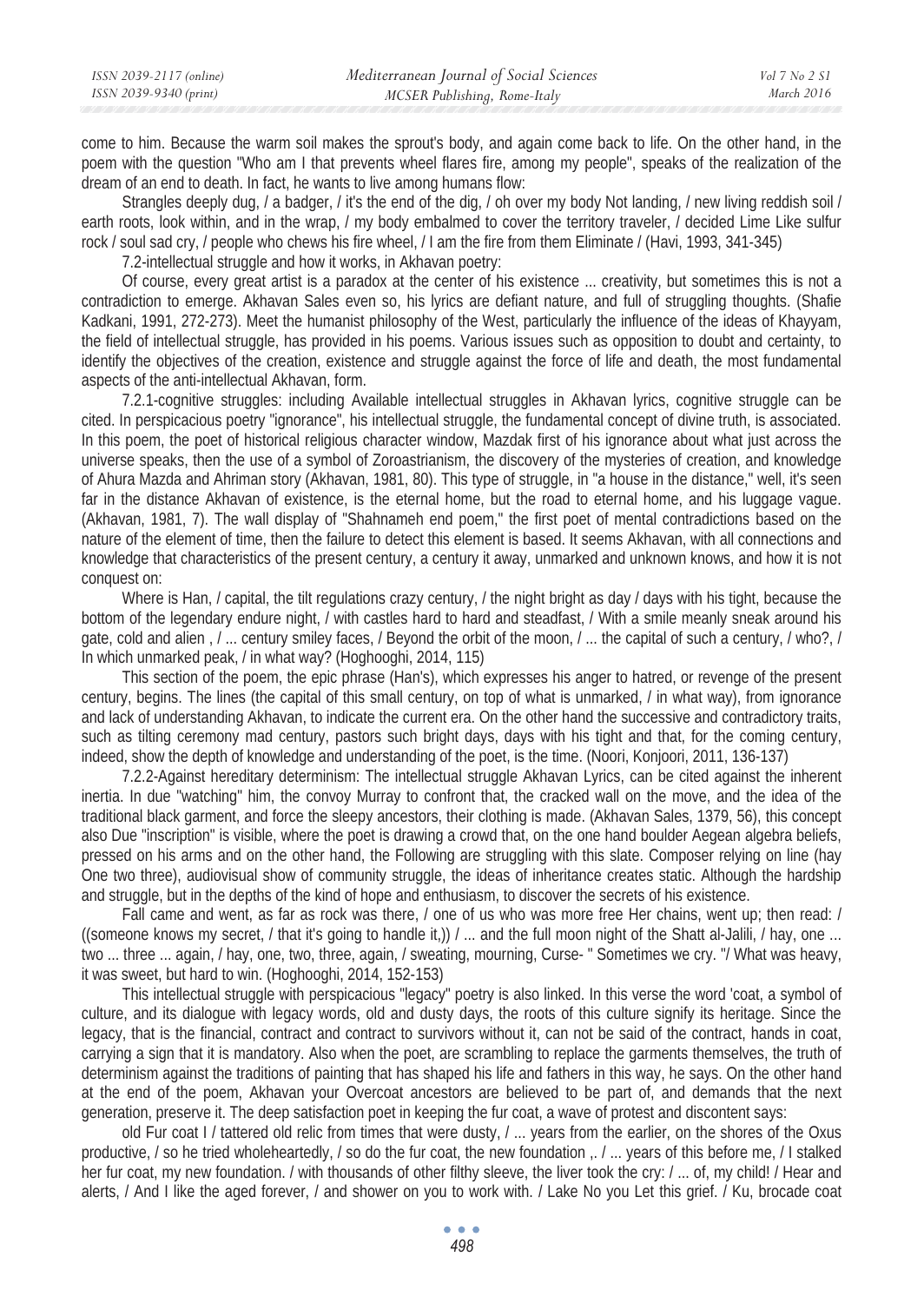color, you know what you, / center scrapbook old fur coat is my cleaner? (Hoghooghi, 2014, 120-124)

7.2.3- Existence and nothing Struggle: other types of intellectual struggle in the Akhavan lyrics being and Nothingness conflict can be noted. The roots of this type of struggle must be sought in the ideological ideas poet's. Chaotic political, social, especially the translation of works by authors such as Nietzsche, Sartre was due to Akhavan, in some of his poems on the one hand, the rejection of metaphysics' world and beyond, and on the other hand due to the inclination, and to live the Muslim community and believe in God, have faith in religious values. (Vaezzadeh and Qavam, 2010: 26-31), this kind of struggle with the "Prayer" poem, in the relationship. As the poet of his own existence with nonexistence of God, a contradiction is created (Hoghooghi 2014: 201)), this type of struggle, as well as in the "hunting system" poem can be seen. The Akhavan seles poem, cold silence between passion and evil, life and death, as opposed to its creation. He believes in destiny game hunting, and the hunter when intoxicated with wine of life, the sudden death are captured. In the "The message of the end" poem, as Sartre to deny God, heaven and hell are discussed, and also the question of the meaning of life at the time, and on the other hand and not his death, at the same time speaks :

Each of us, in the Foggy legends, / when we thought, / God, but to deny, / if, / with the self does, and it is the sigh, / But heaven and hell, are we dead is. (Akhavan Sales, 1982, 97)

# **8. Emotional Struggle**

Emotional struggle, tension filled most of the controversy, the play is, and thus the formation of spiritual, human nature is formed between the two forces (Rezai, 2003, 62). By analyzing this type of struggle, can be realized in view of a display character, and had its roots sometimes in person and sometimes emotional, social crises can search.

8-1- Emotional struggle poem by Khalil Havi:

Disease father suffered severe childhood (Alhor 1995, 62-67), romantic failure, failure of successive Arabic countries, and live in a community that was gradually stripped of spirituality (Hati, 1978: 575), in the form of negative beliefs, and spiritual contractions Havi Khalil has been very effective. So we can say that the emotional struggle, rooted in place of his poems, and most of hope and despair valve struggle, as well as purity and evil battle, is studied.

8-1-1- Against hope and despair: the most common emotional struggle, in the poetry of Khalil Havi, can be used in battle, hope and despair. This type of struggle on the part of the lyrics, the fruit of the social aspirations poet's. In this regard, the perspicacious "in May and Lightning" poetry, his light shine in the beginning of hope, an Arab victory, but before long, silent shadows and despair dominate light Therefore, the fail (Havi, 1972, 407 -408). Due 'eighth trip Sinbad ", the ongoing confrontation between hope and despair, the dream indicated the political resurrection, hope over despair finally been victorious, the dream child birth and migration seasons crocodiles experience. (Havi, 1972, 225). In due "Laazar", occurs when the emotional struggle, the poet's sense of hope and passion Azar wife, with despair and grief to return wife combines:

Paving house sings, / threshold in wine, carol is, / and the curtains are green grief, / the green wall, / plants grow on the door, / my lover came back from exile, death, /. Black was ..dark / off the boat, / ... why his tomb was opened as dead sad? (Havi, 1972, 320 324)

Poet based on the verb " Greening " that, here is a symbol of fertility and happiness after grief, as well as giving life to inanimate objects (such as stone, Topper) wants, feelings of vitality and hope to convey to all living creatures. On the other hand, documents Greening action to the word sorrow, of a contradiction and fusing grief, with joy, as well as the use of Phrase " Lacquer Black, boat dead and sulfur flames blackened " which, at rest and not have a password, from despair wife Azar tells.

Against despair and hope, sometimes linked to the contradictions inherent in the poet. This type of struggle, the perspicacious " When vision " poetry can be seen . Reader this poem before traveling to England, and in describing the fate His bitter, written in exile. His negative perceptions of their mental, wife of valve overlap between the states. As an intellectual struggle that the poet tries in the form of questions to Dave, his doubt and despair, and hope for the future to make sure that:

You see, in the marshes full of ingrained, / I see you, Dirty water mixed with mud, to fully awake, / you can see, the old crocodile then turned poisonous tree Labeling, / who flies with his skin, / leech and wolves to protect you, / Do not you hear an echo sound / silence caves, to encourage fanfare, / Is it within my veins full of wine Sun not seeking, / Do not you see that my blood flowing Dirty water, / the chandelier of green health-conscious person, and fertility make, / Is my face the nakedness of volcanoes, cannot you see?! / and fire, my shoes chew, and The hands-down cast / (Havi, 1972, 158- 163)

Whole words used in this verse, two different species creates space. Words such as (Mold, a poisonous tree, crocodile and old-fashioned fear flies and leeches and Wolves), negative space and thoughts are full of despair induced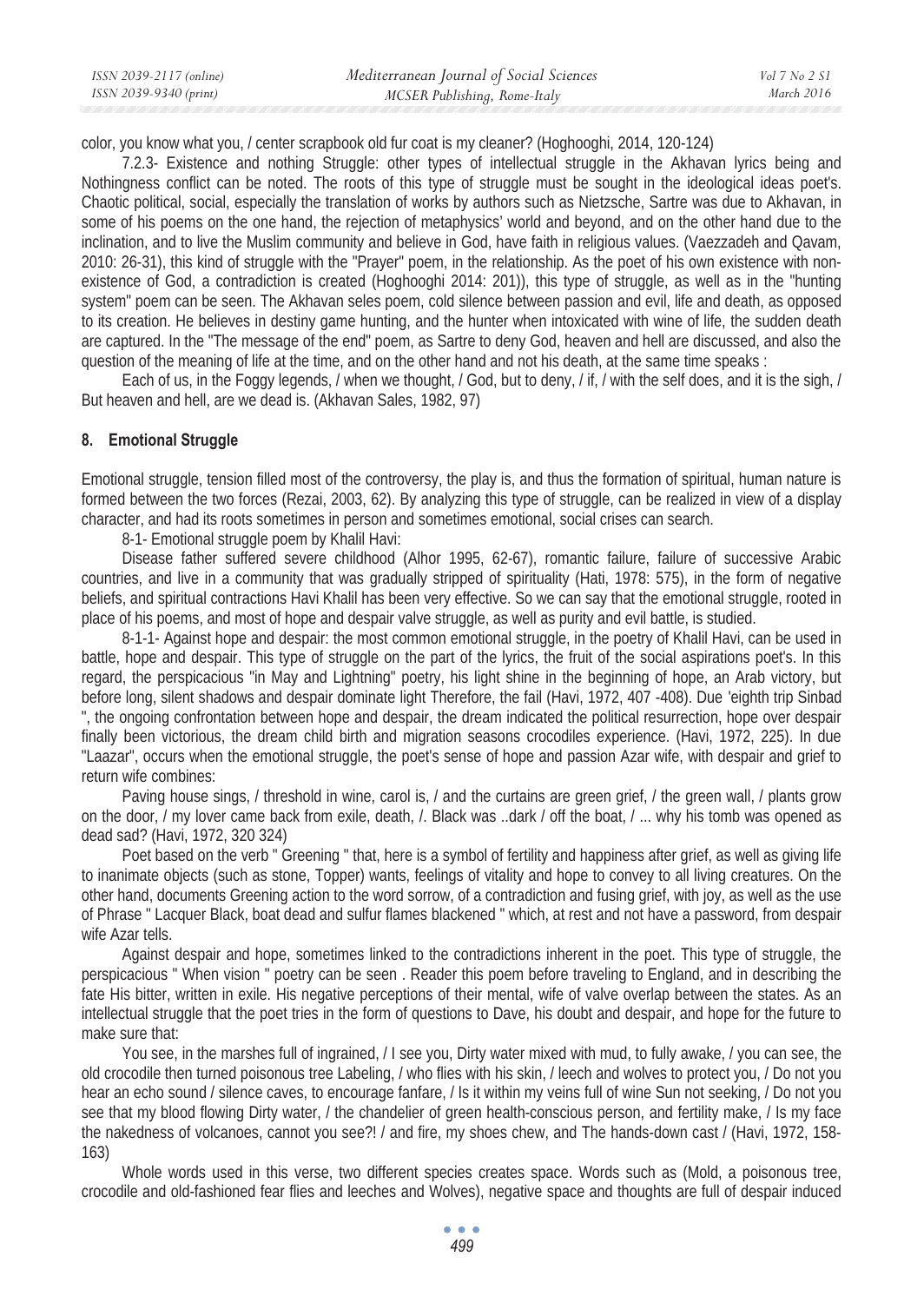| ISSN 2039-2117 (online) | Mediterranean Journal of Social Sciences | Vol 7 No 2 SI |
|-------------------------|------------------------------------------|---------------|
| ISSN 2039-9340 (print)  | MCSER Publishing, Rome-Italy             | March 2016    |

by other words such as (Hazeej, highball sun, chandeliers, wellness green, nozzle and Berkan etc.), positive and inspiring atmosphere depicts. Remove preposition, the line " Transmitting this mold ", and to use it in a sentence " Chandeliers of green wellness " implies rapid change, fear of the future, the passion of life.

8.1.2- Purity and filth Struggle: The emotional struggle, in contrast to the clean and dirty poem by Khalil Havi can be cited. It is aspiring poet, to portray the melancholic battle clean Ahriman and antiseptic Ahura, there Asleep vast, Makes fertile. This type of struggle in his poems, often associated with social emotions. In the "The City of deception and purity poem " the first simplicity of the human soul, then the influence of deceit and deception, in which he speaks. He depicts the city, the spiritual sun vanishes, and is slowly awakening sense His mourning. (Havi, 1972: 238). In Due "face of Sinbad", the essence of being the first pure, relying on secret Bedouin(Gypsy )depicting, showing God's Bedouin, is evident in his face, and the waterfall of fire and wine, the blood boils (Havi, 1993, 201-204), but gradually learned the name indicates, the mind and to forget the house of the deposit to be removed. It also, in another part of the poem can be seen, where the poet with monologue technique, the essence of human nature and civilized character of current capacity, a dichotomy has been created:

And along with him at the door "Soho", steps I, / and him alone in a vacuum, steps have his / her face more older than my face, / but his expression does fever, / and humiliation not days, / his face says, we both are one (Havi, 1972, 212)

He also Due "Laazar", section "Magdalene" the lust of the flesh of Mary Magdalene, the divinity of Christ provides contrast (Havi, 1972, 342-344) this type of struggle between the central character of the "Azar" poem, and "wife" also can be seen, where fear and panic Azar with claws His chaste wife's body, in search of his love, the pain. Relying Poet on the word "strange", contradict these two characters is clearly stated:

Her doorstep sees me like grass, / I've alien spouse / eager to build upset me, got on the Shine, his / her teeth, to scare them watered, / I sought her eyes sealed, / and in the eyes of her modest women / (Havi, 1972, 322-323)

8-2- Emotional struggle, in the Akhavan Sales poetry:

Emotional struggle, other types of struggle is Akhavan poetry. The paradox can be emotional, verbal paradox was highlighted in his works (Zarghani, 2005, 334), in both social and natural approach, can be investigated. Events such as the failed coup of August 28, and the overthrow of Mossadegh underlying the formation of emotional struggles, social struggles over natural provided. This kind of contradiction from two angles against despair and hope, humiliation and selfesteem will be discussed.

8-2-1- Against despair and hope: Akhavan his poetry, hope and despair puts a mirror. Jasmine is always dominant in his poems of hope. As far as we can say, is disappointed the flagship poets (Shafie Kadkani, 2001, 63). This struggle is often the result of living in a society made her night. In written "Kaveh or Alexander", this concept is clearly seen, since the sound of hope and victory Akhavan takes, but before long, his cries, political repression to silence in the cold like hell. (Law 2014,111) "Saboohi" Poetry clear himself Moving at night March and finds a naked tree, crying and desperate there, but fellow citizens whimsical On her horn fallen tree singing joy and hope to answer him. (Law, 2014, 195) in Due "end of the Shahnama", the poet's spirit of defiance victories, with Cry failure blends. He had the reputation of external experience, the poetry of despair and failure to compose, but the world inside the world of invincibility and battle (Zarghani, 2005, 433).

With fearsome encounters Our blade, sharp, / roaring hard Forces us hard, / jump granite beam splitter Haman, spicy /...ma/ conquerors boast castles, history, / ... We came to win, / A miserable vain conversation!, Other screens now, / s hands, the lives of the well will not be disappointed brother, / man, man, man, / Oh, no, / Winners humpback and old to stay, / Our blade rust-eaten old and tired, / we Forces eternal silence, / Our bar Break our wings, / the winners in the on Winder / (Hoghooghi, 2014,116-119)

The composition and terms used in the lines (with fearsome encounters .... our bar, spicy), poetry in space where His Excellency, strong and powerful music of his wave, puts it gives epic tone. In terms roar, jump silent vibrant "R", anger and rage is epic double. But in the next row, change your thoughts and change the emotional space of poetry, was to occur, and Kebria and roaring in distress failure. Whole words this part of the poem (Our blade rust-eaten, Forces us off, Log property, the wing is broken), the meaning of words in the direction opposite to the first part (Our blade sharp, roaring Forces ...), are, especially repeat the word man , and the creation of a line without artistic images, in the most succinct terms, the frequency of phonemes "e", expressed his helplessness, pulls back the curtain of endless suffering. (Noori, 2011, 129)

In parts of Due "snow" itself like a wolf lamb and free milk drunk knows, hopefully step in the transformation of his country affords, while in other parts of the poem itself stork sad, and permitted The old mill is old, that his political sacred ideals are shattered.

I go like a wolf, drunk milk free, free, / and gave way at every step, / g read more song, / the happy greeting sent, /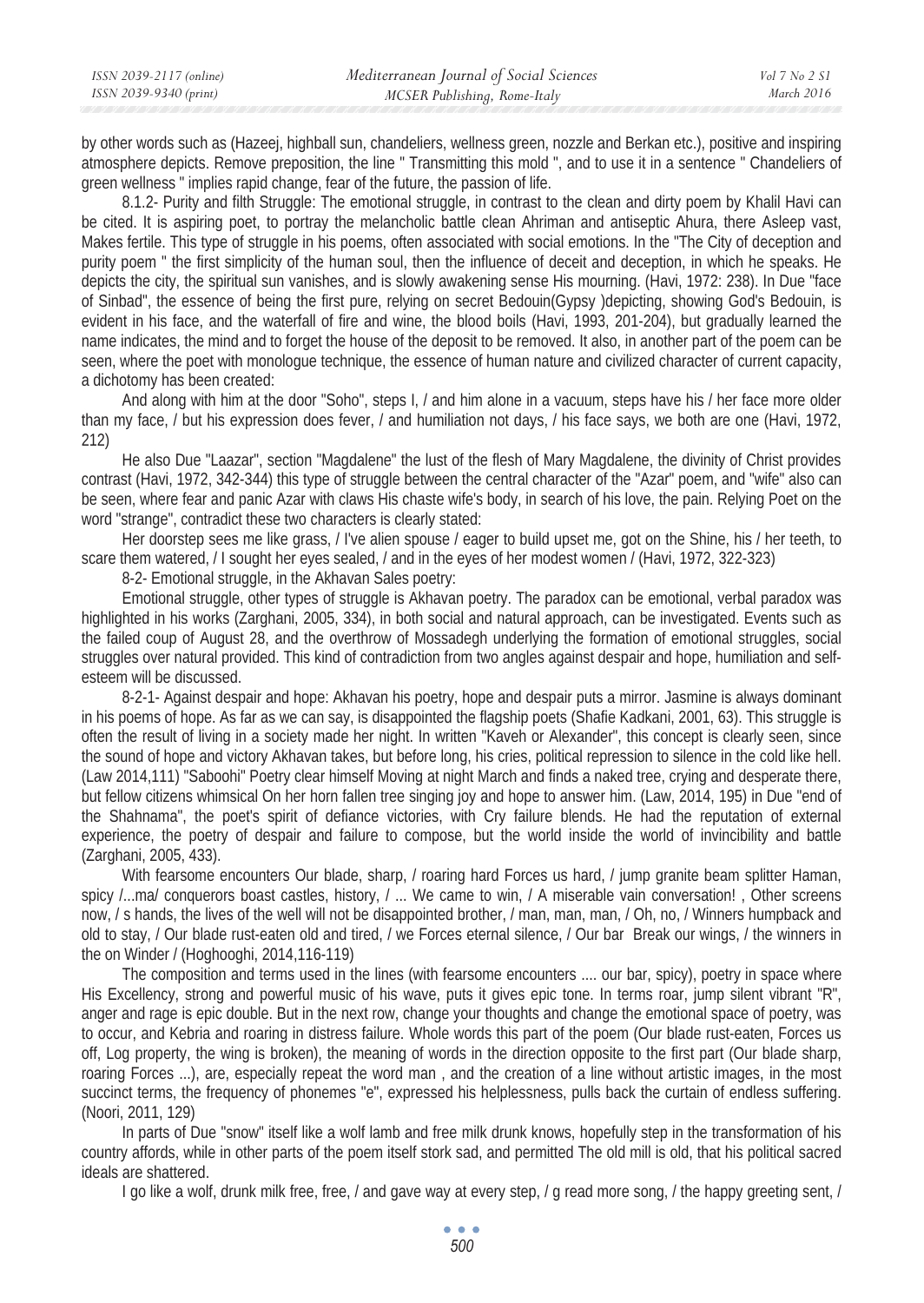| ISSN 2039-2117 (online) | Mediterranean Journal of Social Sciences | Vol 7 No 2 S1 |
|-------------------------|------------------------------------------|---------------|
| ISSN 2039-9340 (print)  | MCSER Publishing, Rome-Italy             | March 2016    |

This gave regal heavenly ..., / stork sad, with his her characters, / ... before the period of aging hardware alone, / Because my disability chains on my feet, / ... these old and obsolete mill broken butterfly, / no wheel bring vitality and clicked my beak wings. ( Akhavan Sales, 1982, 111-113)

8-2-2- Against humiliation and self-esteem: a confrontation little aspect of human existence, the supreme spiritual dimensions, other types of emotional struggle, Akhavan poetry is, and sometimes social emotions associated Akhavan is. This concept Due "Sangestan city", where the prince, his people into battle with a horde of pirates calls there. The poem Prince symbol of self-esteem, and the cause of the consciousness, and Pirates of the petty aspects of human nature, and all of the excitement of his undetected civilization implies the (Farzi, 2012, 120-121). "The dogs and wolves", outlining two ways of living, welfare and poverty, hunger, free of suffering secretary. In this poem, dog Password dependence and negative patterns of personality that, to continue the peace, any degradation to the lives of purchase, and a password wolf who, at the same need, the need for and against Cadaver world, head-to-no the world did not bend: Singing dogs, / ... Kitchen the Lord, since, / the soft sawdust sleep, / what is delightful and pleasant, and then, / ... days of eating table scraps, / and if it not the bone, / ... but whip, / The other thing is, /...right that painful right, / but the uterus is Lord, / have since subsided anger, / who on his head and put on shoes , / ... singing wolves, / ... not us warm corner of the den, / slot mountains, shelter, / ... the enemy is lurking, permanent, / ... outside, cold, inside, This fire-eating, / ... In this cold, hungry, wounded, *l.* But freedom and dignity, *l* Guardians are, freedom, free. (Akhavan Sales, 1999, 29-32).

his means, among horizons mythological poem in eighth reader, can be seen. The poem Rostam password selfesteem, and composer based on ancient and lofty words like (round, Sajestani, mountain, etc.), it is up to the greatness and power of Iran's champion, will be considered. On the other hand, Shaghad password is evil and negative pattern, the poet seeks to describe the fear, and cowardice that character. Composer relying on the metaphor (wells as deep and wide, without His shame disbelief), the shameless betrayal, as compared with the depth of the well described. Sajestani valiant hero, / mountain humps, man place man, Rostam hands, / in the deep dark wells tags vast, / death everywhere on the floor, and the walls of his spear and Dirk / well treachery cowards, / well posts, wells without Acknowledgements , / well as a profound and his wide, without His shame disbelief, *I* and sad and surprising ... Suddenly, *I* on the lip of the hole / shadow Awe filled e-fading shadow, he saw, he / she Shaghad, the stepbrother was. (Hoghooghi, 2014, 280-283)

269-270) this type of struggle in the first paragraph "epic finale" is also there:

It breaks the grip of lawlessness, / ... sometimes as if dreaming, / her in court luminescent October / landscape merry way and saw Zarathustra, / ... in the meadow clean, and bright moonlight sees, on / off false / caravan blaze died in swamps, / ... Remember the days of glory and pride infallibility, / writes happy / sad tale of exile. (Hoghooghi, 2014, 114- 115)

# **9. Conclusion**

Research on Khalil Havi and Mehdi Akhavan Sales Lyrics, suggests that, in the context of intellectual and emotional struggle, of the most dramatic fashion mojo, have been in his compositions. Intellectual struggle in both his lyrics, the application is very wide. Havi poetry, as a result of the influence of votes Poets like Nietzsche (Havi, 1986, 318), and Albert Camus (Nazeri and Sedighi, 2011, 130), and also Akhavan poetry, Nietzsche and Sartre using ideas, creating (Vaezzadeh and Qavam, 2010, 31), this type of struggle in the poems of these poets, expresses the opposition of doubt and certainty, but with the resurrection Havi Arab poetry, and the Akhavan poetry, otherworldly beliefs linked with cognition is. Life and death struggle, the struggle with the inherited traditions of other judicial, Havi and Akhavan relying on intellectual struggles, have to express it. But Havi always looking for a fight with tradition and innovation, and Akhavan sometimes struggle with the historic traditions, and sometimes paying them. Emotional struggle in both his poetry, from the face of despair and hope toward social change, he says, but in Havi poetry, linked with individual cases. The emotional struggle, in their poems drawing on purity and filth, or inferiority and self-esteem.

## **References**

Akhavan Sales, Mahdi.(1981). from this Avesta, Tehran: Morvarid, Fifth Edition.

- Akhavan Sales, Mahdi.(1982). the end of Shahnameh, Tehran: Morvarid, Fifth Edition.
- Akhavan Sales, Mahdi.(2000). Winter, Tehran, Morvarid.

Algmh, Sobheh Ahmad.(2006). Overlap races in the novel dramatic literary model, the Arab Foundation for Studies and Publishing, Beirut, Dar jockey for Publishing and Distribution, Jordan, T 1.

Alqeysari, Faisal Saleh .(2006). Structure of the poem in the poetry of Ezzoddine advocacy, Majdalavi for Publishing and Distribution, Amman, Jordan, T1.

Baraheni, Reza.(1983).novelist, Tehran, No published, third edition.